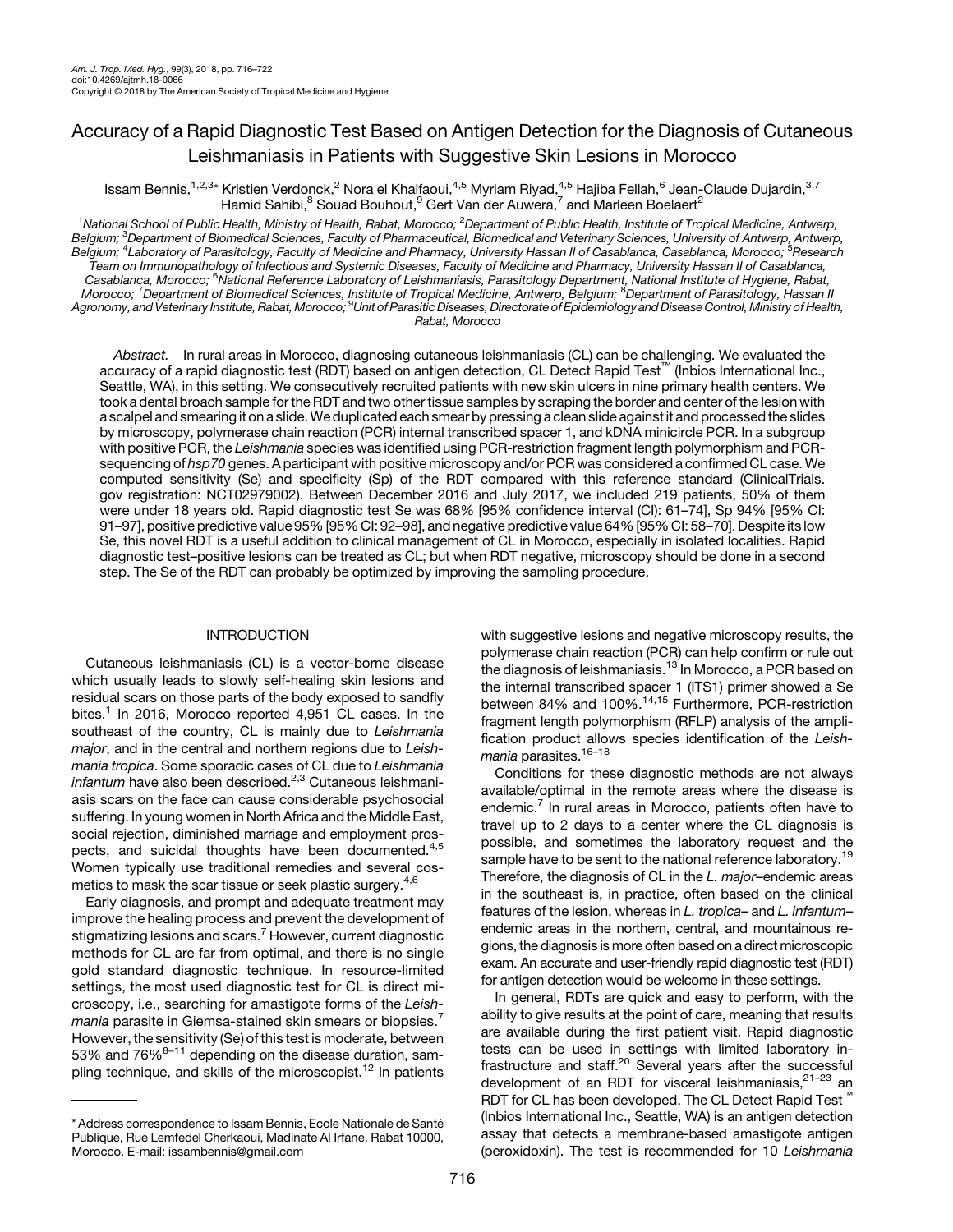species (L. tropica, Leishmania amazonensis, Leishmania donovani, L. infantum, Leishmania mexicana, Leishmania guyanensis, L. major, Leishmania braziliensis, Leishmania panamensis, Leishmania peruviana), and is to be used on a sample taken with a dental broach from a skin ulcer not older than 4 months. Based on a study in Tunisia (A. Ben salah, unpublished data), the manufacturer claims a 100% Se for CL due to L. major compared with microscopy. The present study aimed to estimate the diagnostic accuracy of the CL Detect Rapid Test compared with a composite reference standard test (direct examination of skin smears by microscopy and/or PCR), in patients with skin ulcers attending primary health centers in CL endemic areas in Morocco.

### MATERIALS AND METHODS

Study design. This was an observational, prospective, phase III diagnostic accuracy study.

Participants. Study participants were recruited in nine primary health centers located in five CL endemic provinces where previous studies had established the dominant species, namely, Ouarzazate (L. major), $24$  Tinghir (L. tropica), Errachidia (L. major),<sup>[25](#page-6-0)</sup> Sefrou (L. tropica and L. infantum),<sup>26</sup> and Sidi Kacem (L. tropica and L. infantum). $27$ 

Between December 2016 and July 2017, nurses and physicians working in these primary health centers consecutively enrolled patients with ulcerative skin lesions. To be included, patients had to have at least one ulcerative skin lesion suggestive of CL. This lesion had to be of recent onset, defined as a duration reported by the patient of less than 4 months. In case there were multiple lesions, the most recent and nonsuperinfected was selected for this study.

Patients were excluded if they had already received antimony treatment or any other physical (e.g., cryotherapy, thermotherapy, and laser) or traditional (e.g., burn, acid, and traditional scraping) treatment of their skin lesion during the last 2 months. Patients with apparent other diseases, or patients requiring hospitalization or any other anti-parasitic treatment were also excluded, as were those with ulcerative lesions of suspected bacterial origin which healed completely after a short course of antibiotic treatment.

Study procedures. After verification of the eligibility criteria and after obtaining informed consent, sociodemographic and clinical information was collected from each patient. Next, a picture was taken of the selected lesion. A health professional then took a small sample of the ulcer using a dental broach, after cleaning the skin with sterile 0.9% saline solution and discarding the crust or superficial skin with a small sterile scalpel. This first tissue sample was used for the RDT. Then, two additional skin smear samples (Mic 1 and Mic 2) were taken from the same lesion, from the center and the border of the ulcer as recommended by Suárez et al.<sup>28</sup> Each smear was put on a slide and duplicated by pressing a clean slide against it. The four resulting smears were used for microscopy and PCR analyses. The slides were put in a clean and dust-free area for 1–4 hours, far from direct sunlight exposure, to make sure that they dried well at room temperature. Two slides (Mic 1 and Mic 2) were transferred to the nearest provincial laboratory for microscopy reading. The two remaining slides, resulting from the duplication, were sent to laboratories in Casablanca and Antwerp (Belgium) for PCR testing (as shown in [Supplemental File\)](http://astmhqa.ingenta.com/content/journals/10.4269/ajtmh.18-0066#supplementary_data).

Index test. The CL Detect Rapid Test™, in package CL025 with lot identifier UA1259 and manufacturer specifications available online ([http://www.inbios.com/wp-content/uploads/](http://www.inbios.com/wp-content/uploads/2016/06/900159-00-IVD-CL-Detect-Rapid-Test-Package-Insert.pdf) [2016/06/900159-00-IVD-CL-Detect-Rapid-Test-Package-Insert.](http://www.inbios.com/wp-content/uploads/2016/06/900159-00-IVD-CL-Detect-Rapid-Test-Package-Insert.pdf) [pdf](http://www.inbios.com/wp-content/uploads/2016/06/900159-00-IVD-CL-Detect-Rapid-Test-Package-Insert.pdf)) was done on the sample collected by the dental broach. The health professional recorded the RDT results on a separate sheet, as well as the time to perform the entire procedure from starting the RDT until reading the result, and the prevailing room temperature. We followed manufacturer's instructions regarding reading and interpretation of results. The RDT was considered positive if both control and test bands were visible and became red, and negative if only the control band was visible (Figure 1).

Reference standard tests. Microscopy. In the provincial laboratory, two slides per participant were fixed by dipping them in methanol for 2–3 minutes and staining them with Giemsa 10%, before examination under a light microscope (×1,000 magnification). Both slides were examined by the same microscopist, who reported the number of fields and the total number of macrophages and Leishmania amastigote forms found. Then, the best slide of the two (Mic1 or Mic2, depending on the ease to visualize macrophages if negative and to identify the number of Leishmania amastigote forms if positive) was sent to the National Institute of Hygiene (NIH) to be verified by a laboratory engineer, who had no knowledge of the patients or any previous test results. At the NIH, all slides were assessed for their quality (scored as bad, average, and excellent) according to the standard operating procedures (SOP). If the provincial laboratory reported a positive and the NIH a negative result, the other slide was also sent to the NIH. In this case, we took the conclusion from the reader at the NIH based on the two slides as the final microscopy result.

Internal transcribed spacer 1–polymerase chain reaction. DNA extraction from the third slide smear was carried out manually according to the phenol-chloroform method.<sup>14,18</sup> As a quality control measure, a NanoVue Plus spectrophotometer



FIGURE 1. Interpretation of cutaneous leishmaniasis (CL) Detect Rapid Test™. This figure appears in color at [www.ajtmh.org](http://www.ajtmh.org).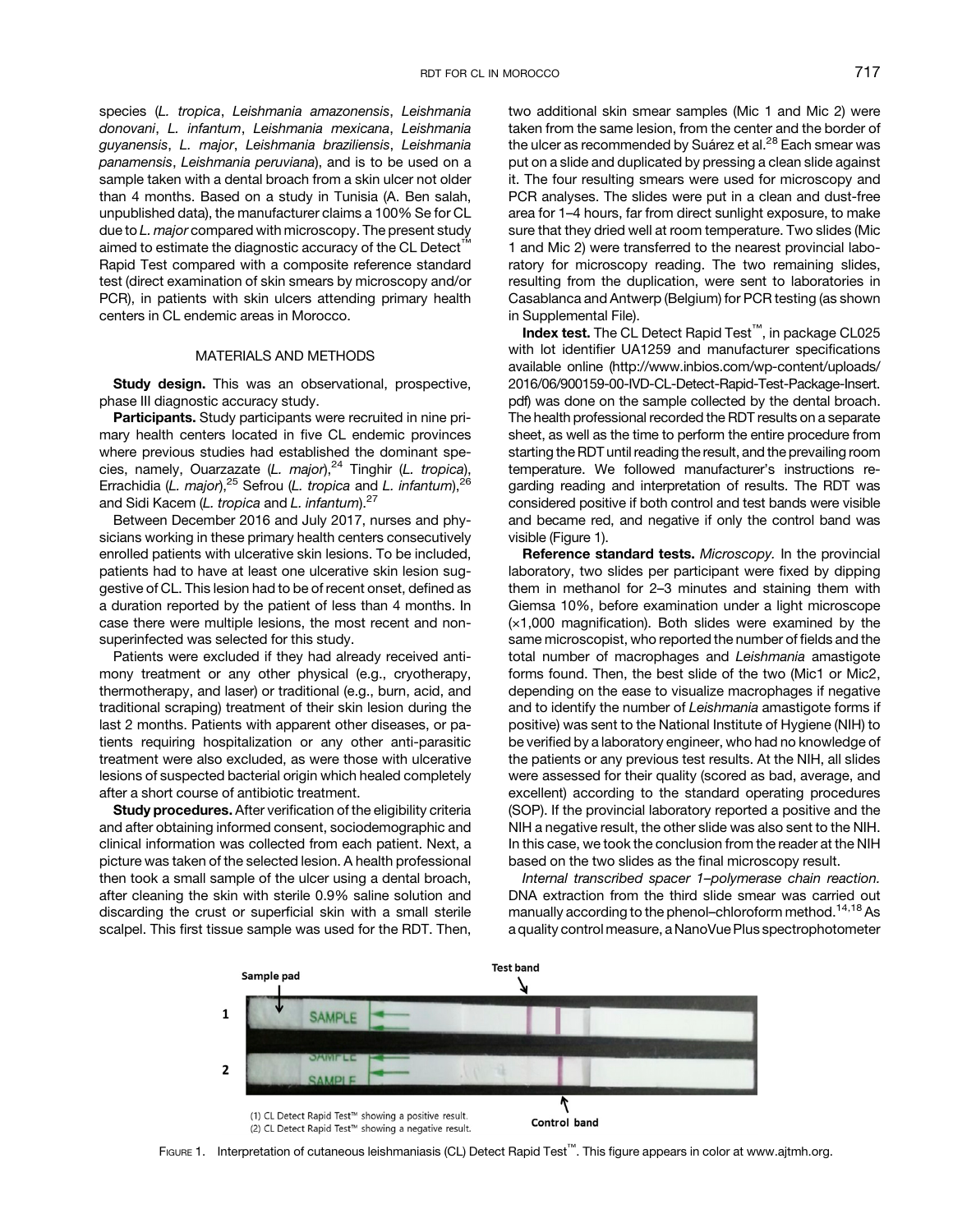<span id="page-2-0"></span>

FIGURE 2. Flowchart of the study.

(Biochrom US, Holliston, MA) was used to measure the DNA concentration in 100 samples. As described previously, [14,18](#page-6-0) the ITS1 of the ribosomal DNA repeat unit was amplified in a Biometra GmbH (Whatman Biometra, Goettingen, Germany) thermocycler using primers L5.8S: 5'-TGATACCACTTATCG CACTT-3' and LITSR: 5'-CTGGATCATTTTCCGATG-3' (Biolegio, Nijmegen, The Netherlands). Amplification was carried out in 25 μL. Cycling conditions were as follows: denaturation at  $94^{\circ}$ C for 4 minutes, next at  $94^{\circ}$ C for 40 seconds,  $53^{\circ}$ C for 30 seconds,  $72^{\circ}$ C for 1 minute, and  $72^{\circ}$ C for 10 minutes (40 cycles). The obtained amplification products were revealed by electrophoresis on a 2% agarose gel stained with ethidium bromide and visualized under ultraviolet light. The ITS1-PCR was considered positive for the Leishmania genus if a band of the expected size (∼300–350 base pairs) was obtained.

For species identification, positive samples were subjected to RFLP analysis using the restriction endonuclease HaeIII (New England Biolabs, Beverly, MA).[14,18](#page-6-0) Reference strains of L. infantum (MHOM/ES/90/LEM2205), L. tropica (MHOM/MA/ 2010/L02), and L. major (MHOM/IL/81/Friedlin) were included.

kDNA-polymerase chain reaction. Two slides per lesion were used for molecular testing. One of the two slides was systematically analyzed by using ITS1-PCR in Casablanca and the second slides were divided into two groups to be analyzed by ITS1-PCR in Casablanca or by kDNA-PCR in Antwerp as explained in [supplemental](http://astmhqa.ingenta.com/content/journals/10.4269/ajtmh.18-0066#supplementary_data) file 1. The kDNA-PCR was used as an additional method to detect Leishmania DNA in the samples. Because this PCR amplifies the parasite's kinetoplast DNA minicircles, of which 10,000–20,000 copies are found in each cell, it is more sensitive than ITS1-PCR. DNA was extracted using either the phenol– chloroform method described previously or (for most samples) using the QiaAmp DNA Mini Kit (Qiagen, [www.qiagen.com](http://www.qiagen.com)). Lysis was achieved by 3 hours incubation at 56°C in tissue lysis buffer, and the DNA was eluted in 50 μL elution buffer AE. Primers JW11 and JW12 were used<sup>[29](#page-6-0)</sup> in a reaction of 25  $\mu$ L containing 1x QuantiTect SYBR Green PCR Master Mix (Qiagen); 1 μM of each primer; 0.1 mg/mL acetylated BSA; and 2.5 μL DNA. Cycling was performed in a Light Cycler 480 instrument (Roche, [molecular.](http://molecular.roche.com) [roche.com](http://molecular.roche.com)) using an initial denaturation of 15 minutes at 95°C, followed by 50 cycles of 10 seconds at  $95^{\circ}$ C, 20 seconds at  $57^{\circ}$ C, and 30 seconds at  $72^{\circ}$ C. The Tm of the amplicons was determined in a melting curve analysis from 67°C to 95°C. A stan-<br>dard curve was included in each PCR, ranging from 10<sup>3</sup> down to<br>10<sup>−4</sup> pg *L. infantum* DNA, determined spectrophotometrically. The dard curve was included in each PCR, ranging from  $10<sup>3</sup>$  down to kDNA-PCR was considered positive for Leishmania if more than 0.2 parasite genome equivalentswere detected on the slide, and a melting peak was observed between  $79.5^{\circ}$ C and  $81^{\circ}$ C.

Analysis. Data were entered in duplicate in Microsoft Excel 2016 and a duplicate check was performed to detect typing errors. Data analysis was performed using Stata 13 (Stata Corporation, College Station, TX). Differences in proportions were tested using Fischer's exact test. The Se, specificity (Sp), positive predictive value (PPV), and negative predictive value (NPV) of the RDT were calculated comparing the results of the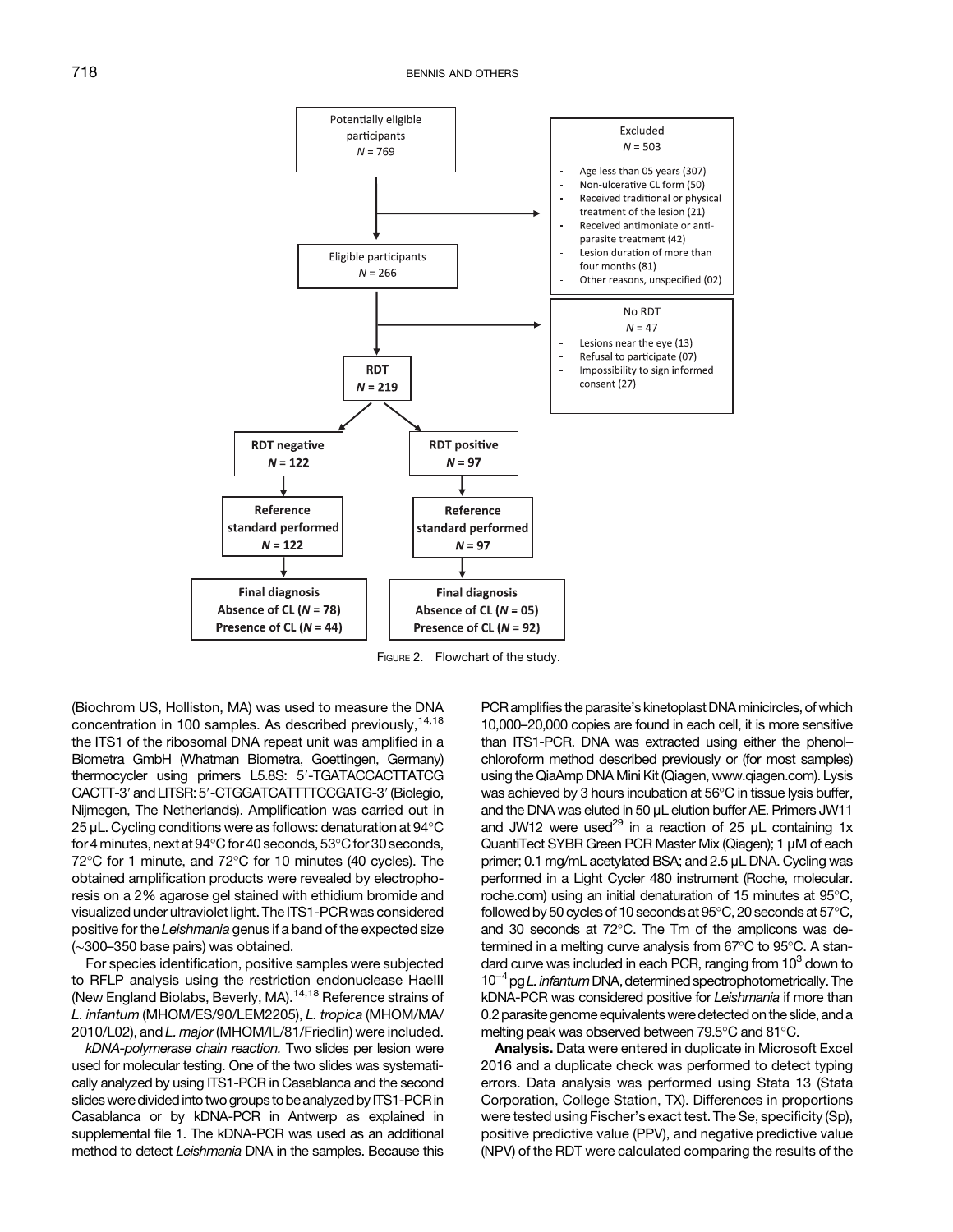TABLE 1 Demographic and clinical characteristics of 219 patients enrolled

| Characteristics                            |             | Ν   |
|--------------------------------------------|-------------|-----|
| Provinces historically endemic for         |             |     |
| Leishmania major                           |             |     |
| Errachidia                                 |             | 42  |
| Ouarzazate                                 |             | 35  |
| Provinces historically endemic for         |             |     |
| Leishmania tropica                         |             |     |
| Tinghir                                    |             | 65  |
| Sefrou                                     |             | 67  |
| Sidi Kacem                                 |             | 10  |
| All                                        |             | 219 |
| Patient age (years)*                       | $[5 - 17]$  | 108 |
|                                            | $[18 - 87]$ | 110 |
| Gender                                     | Women       | 106 |
|                                            | Men         | 113 |
| Lesion on the face                         | Yes         | 112 |
|                                            | No          | 107 |
| Lesion duration (days) <sup>+</sup>        | $\leq 50$   | 105 |
|                                            | > 50        | 107 |
| Lesion diameter (cm)*                      | $\leq 1$    | 142 |
|                                            | >1          | 76  |
| Number of lesions per patient              | 1           | 145 |
|                                            | $2 - 10$    | 74  |
| * Information missing for one participant. |             |     |

† Information missing for seven participants.

index test to the composite reference standard. The composite reference standard was defined as follows: A patient was considered as a confirmed case of CL if microscopy results and/or PCR results (be it kDNA or ITS1) were positive. Otherwise, the patient was considered a non-case. Test accuracy was first calculated in the whole study population and then compared across subgroups defined on the basis of geographical origin, Leishmania species, and slide quality.

We estimated the required sample size  $(N = 240)$  based on an expected frequency of CL in the patient series of 50%, an anticipated Se of 97% and Sp of 84% of the CL Detect Rapid Test<sup>™</sup>, an  $\alpha$  error of 5%, and a power of 80%.

Quality assurance. The study was registered on [ClinicalTrials.](http://ClinicalTrials.gov) [gov](http://ClinicalTrials.gov) with the identifier NCT2979002 in November 2016. Before the start of the study, SOPs were developed (available on request). These SOPs were carefully explained and validated during three training days for all health professionals involved in the study procedures. The diagnostic tests in this study were done blinded to the results of other tests, i.e., readers of index and reference tests did not have access to any other test results. Each package of RDT was subject to internal quality control, using a positive and negative control following the manufacturer's recommendations. These controls of all RDT packages were performed during a training workshop before the study. We report the results in compliance with the STARD (Standards for Reporting of Diagnostic Accuracy studies) checklist.<sup>30</sup>

Ethical aspects. The protocol of this study was approved by the Institutional Review Board of the Institute of Tropical Medicine in Antwerp (Reference1060/15), the Ethics committee of Antwerp University Hospital UZA (Reference15/51/557), and the Comité d'éthique en recherche biomedicale CERB (Reference41/16) in Rabat. The results of the index test under evaluation and the molecular tests (PCR) were not communicated to the patients or their physicians. Hence, no therapeutic decisions were based on the index test results, and CL case management followed current clinical guidelines in Morocco.

## **RESULTS**

Participants. In total, 219 patients were included ([Figure 2](#page-2-0)), among whom there were 113 men (52%) and 106 women (48%). Half of the participants ( $N = 108$ ; 50%) were under 18 years old. Seventy-four patients (34%) had 2–10 lesions. The diameter of the selected lesions ranged between 0.1 and 5 cm. Most lesions were small: 142 participants (65%) had lesions with a diameter of 1 cm or less. Table 1 shows the demographic and clinical characteristics of the study population. None of the health professionals reported any adverse events from the sampling, even if they did not systematically use lidocaine ointment (Emla® AstraZeneca, Ukkel, Belgium) or injectable xylocaine. There were no withdrawals from the study.

Test methods. For the RDT, there were no missing data, nor any invalid results. The RDT gave 97 positive and 122 negative results. The average time to perform the RDT was  $32 \pm 7$ minutes ( $N = 217$ ) with a range between 15 and 48 minutes.

For the reference standard tests, some data were (partially) missing, as during transportation of microscopy slides between the primary health facilities and provincial laboratories, 17 slides broke and one of them was irrecoverable. Moreover, 32 slides were not well fixed, which limited the second reading by the NIH supervisor. For PCR tests, three partially broken slides were recoverable and two completely irrecoverable. The mean time  $(\pm SD)$  to obtain the result of microscopy from the provincial laboratories was  $2.7 \pm 3$  days (N = 198).

Diagnostic accuracy. The reference standard classified 136 (62%) participants as CL cases: 75 had both positive microscopy and positive PCR results, 26 had positive microscopy only, and 35 had positive PCR only (Figure 3). The frequency of confirmed CL in this patient series varied by region: in the areas known to be endemic for L. major, it was 70%, compared with 58% in L. tropica–endemic regions. The Leishmania species could be identified in samples of 87 participants: 35 were L. major, 40 L. tropica, and 10 L. infantum. The geographical distribution of the species is shown in [Table 2.](#page-4-0)



FIGURE 3. Distribution of index and reference test results in the study population ( $N = 219$ ).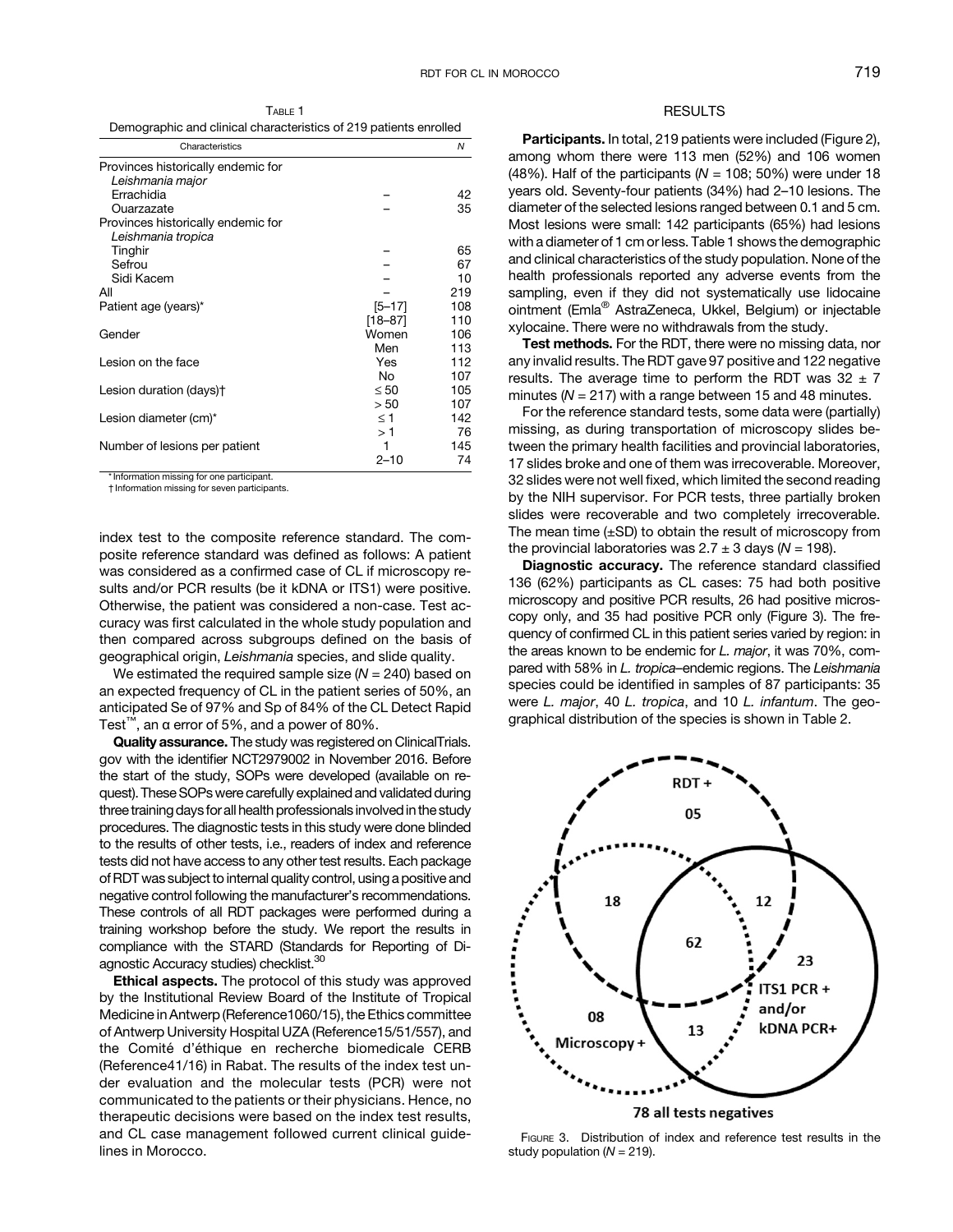$s_{\text{nacl}} \approx N - 87$ 

<span id="page-4-0"></span>TABLE 2 Place of inclusion and index test results according to Leishmania

|                                                                                                     | Leishmania<br>major |         | Leishmania<br>infantum |         | Leishmania<br>tropica |         |
|-----------------------------------------------------------------------------------------------------|---------------------|---------|------------------------|---------|-----------------------|---------|
|                                                                                                     | N                   | $RDT +$ | N                      | $RDT +$ | N                     | $RDT +$ |
| Provinces historically<br>endemic for L. major                                                      |                     |         |                        |         |                       |         |
| Errachidia                                                                                          | 19                  | 12      | Ω                      |         | o                     |         |
| Ouarzazate                                                                                          | 14                  | 10      | n                      |         | n                     |         |
| Provinces historically<br>endemic for L. tropica                                                    |                     |         |                        |         |                       |         |
| Tinghir                                                                                             | 2                   |         |                        |         | 22                    | 16      |
| Sefrou                                                                                              | 0                   |         | 10                     | 8       | 18                    | 17      |
| Sidi Kacem                                                                                          | 0                   |         |                        |         | O                     |         |
| Total<br>RDT = rapid diagnostic test. Species identification based on internal transcribed spacer 1 | 35                  | 23      | 12                     | 10      | 40                    | 33      |

restriction fragment length polymorphism  $(N = 80)$  or HSP70  $(N = 7)$ .

When compared with the composite reference standard, the RDT showed a Se =  $68\%$  [95% confidence interval (CI): 61–74], Sp = 94% [95% CI: 91–97], PPV = 95% [95% CI: 92–98], and NPV = 64% [95% CI: 58–70] in the whole study population ( $N = 219$ ). The diagnostic accuracy varied according to the geographical origin of the samples, although this difference was not statistically significant. The Se of the RDT was higher in regions historically endemic for L. tropica, i.e., 73% [95% CI: 66–80] versus 59% [95% CI: 48–70] in L. major– endemic regions (Table 3). This species effect was supported by comparing the results of the RDT after typing of the samples: 83% of the confirmed L. tropica and 66% of the L. major samples were RDT positive (Table 2); However, in this comparison, the observed differences in Se and Sp did not reach statistical significance (Fisher exact  $= 0.32$  and 0.10, respectively). On the other hand, we did find a significant association between RDT accuracy and smear slide quality: RDT Se was significantly higher among patients in whom microscopy slides of better quality were obtained compared with the rest of the population (Table 3) (Fisher exact  $= 0.001$ ).

The room temperature during the RDT implementation varied between 8°C and 38°C. Nine RDTs were performed at a room temperature above  $30^{\circ}$ C. In total, only 47 samples (21%) were examined at a room temperature between  $20^{\circ}$ and  $30^{\circ}$ C, that is, corresponding to the manufacturer's instructions.

### **DISCUSSION**

We report the first evaluation of an RDT for CL in a series of Moroccan patients with skin lesions suggestive of CL. In remote and rural endemic areas in Morocco, we can recommend

for patients presenting skin ulcers suggestive of CL to use, at first, the RDT, followed by microscopy for those who are RDT negative. Indeed, the Se of this RDT was moderate, and the Sp was excellent, leading to a high PPV of 95%. This means that 19 of 20 patients with an RDT-positive ulcer truly have CL and that treatment is, therefore, warranted in this group. The RDTnegative patients will need a second test to rule out CL, as the NPV was low. The turn-around time (i.e., the rapidity of getting the results) of less than 40 minutes, the absence of invalid results, and the short time required for training the health center staff are also supporting the use of this RDT in remote rural areas. The study followed a phase III design, recruiting suspect patients in real-life conditions in nine different health facilities, and this is representative of the context in which the RDT will be used in the future. This study design provides a solid basis for eventually reformulating the diagnostic policy in CL in Morocco.

Current limitations of this RDT are that its stability in ambient temperature is only assured for 2 years, as well as the cost. In Morocco, the current (2016) unit price of this RDT was US\$ 8 per patient, which is not affordable in comparison with microscopy that costs less than US\$ 1 per patient. However, a recent study in Sri Lanka using the same RDT for L. donovani mentioned a lower cost, US\$ 4 per patient, $31$  and future cost may evolve as a function of demand and offer.

We acknowledge that our study has some limitations. First, our reference standard classification was probably not 100% perfect. The sampling procedures for microscopy and PCR were the main factor that may have limited the Se of the reference standard. Second, the kDNA-PCR was not systematically performed on all the second slides. A suboptimal Se of the reference standard may have decreased somewhat the Sp estimate of the RDT, although this seems not so apparent from our results. Third, it was not possible in this study to systematically determine the alternative diagnoses in patients who did not have CL. Fourth, because the age of lesions was based on the subjective declaration of the patient, we may have unwittingly included a few patients with lesions older than 4 months.<sup>[12](#page-6-0)</sup>

Our results are consistent with those from a study in Afghanistan, in which the same CL RDT was used in 257 patients with mostly nodular lesions, living in Kabul, where L. tropica is known to be the predominant species. $32$  The accuracy of the RDT compared with a reference standard based on qPCR and microscopy was:  $Se = 65\%$  [95% CI: 59-71];  $Sp = 100\%$ ; PPV = 100% [95% CI: 98–100]; and NPV = 16% [95% CI: 9–24].[32](#page-6-0)

An economic evaluation of the same RDT compared with microscopy in a population living in L. tropica areas, reported

| Table 3                                                                                          |
|--------------------------------------------------------------------------------------------------|
| Accuracy of the CL Detect RDT™ according to geographical origin of the samples and slide quality |

|                                    | N   | Sensitivity         | Specificity          | Positive predictive value | Negative predictive value |
|------------------------------------|-----|---------------------|----------------------|---------------------------|---------------------------|
| Provinces historically endemic for |     |                     |                      |                           |                           |
| Leishmania tropica                 | 142 | 73% [95% CI: 66-80] | 92% [95% CI: 87-96]  | 92% [95% CI: 88-97]       | 71% [95% CI: 64-79]       |
| Leishmania major                   | 77  | 59% [95% CI: 48-70] | 100%                 | 100%                      | 51% [95% CI: 40-62]       |
| Slide quality*                     |     |                     |                      |                           |                           |
| Excellent quality                  | 42  | 88% [95% CI: 78-98] | 100%                 | 100%                      | 71% [95% CI: 58-85]       |
| Average quality                    | 92  | 64% [95% CI: 54-74] | 96% [95% CI: 92-100] | 98% [95% CI: 95-100]      | 50% [95% CI: 40-60]       |
| Bad quality                        | 69  | 53% [95% CI: 42-65] | 90% [95% CI: 83-97]  | 80% [95% CI: 71-89]       | 72% [95% CI: 61-82]       |

 $=$  confidence interval; CL  $=$  cutaneous leishmaniasis; RDT  $=$  rapid diagnostic test.

\* Sixteen cases were impossible to assess by the laboratory engineer at the National Institute of Hygiene because of the poor fixation of the smear slides.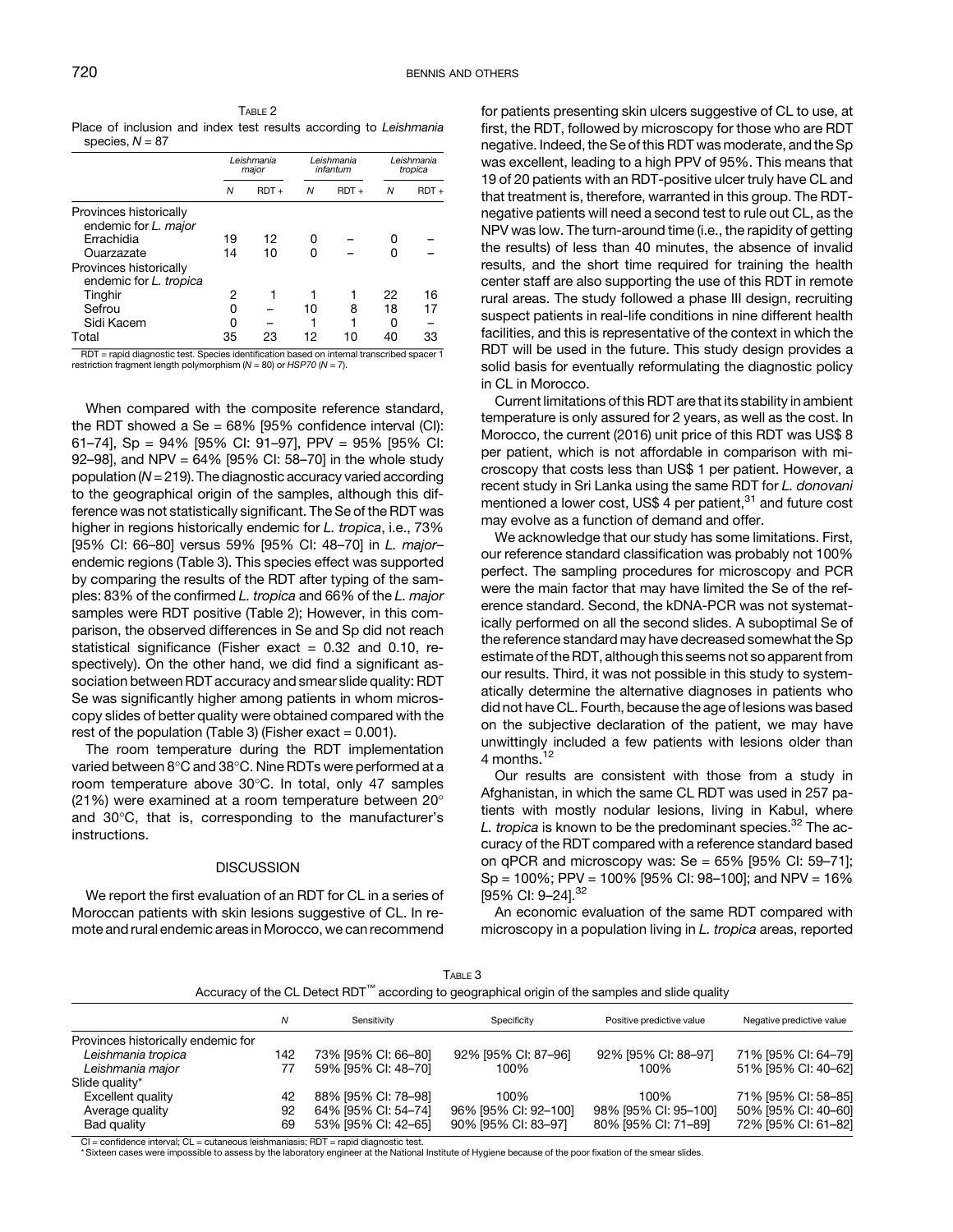<span id="page-5-0"></span>that the incremental cost-effectiveness ratio per DALY averted was less than US\$ 10.15 for the RDT compared with mi-croscopy, which makes it an attractive option.<sup>[33](#page-6-0)</sup> Other studies suggest that loop-mediated isothermal amplification (LAMP) could be an alternative as a point-of-care diagnostic, although the required equipment, training, and technology is less userfriendly than an RDT. Reverse transcriptase LAMP seems especially interesting for CL diagnosis in regions where a species-specific diagnosis is required because several spe-cies circulate simultaneously.<sup>[34](#page-6-0)-[37](#page-6-0)</sup>

Some questions remain unanswered. The study was not powered to show any species-dependent differences in Se, although our results suggest there is such an effect. If this is explored further and a species effect is confirmed, further work would need to verify if the antigen targeted by the assay is not slightly different in L. major-endemic areas in Morocco. In the Sri Lanka study, the low Se of the RDT (36%) was linked to the low expression of the peroxidoxin antigen in Sri Lankan L. donovani.<sup>[31](#page-6-0)</sup> Alternatively, the species effect could simply be due to the differences in parasite load, which could obviously influence the assay's performance. The moderate Se of the RDT in this study could also be explained by a low parasite yield within the sample taken by the small saws of a dental broach. There is scope for optimizing the sampling technique, for example with the use of a sterile disposable punch, as recently published, or by repeating the procedure.<sup>[38](#page-6-0)</sup> Further work is required to explore these hypotheses.

In conclusion, this novel RDT for CL in its current format is a useful addition to clinical case management in Morocco, especially in isolated localities far from provincial laboratories. A positive RDT has a very good PPV (95%) and warrants treatment in CL endemic areas. This RDT is a powerful decisionmaking tool for nurses and other health professionals to improve the management of CL in remote areas. The RDT can be part of an algorithm that uses microscopy in a second step. Nevertheless, we recommend improving the Se of this RDT, and this could probably be reached by optimizing the sampling procedure.

#### Received January 24, 2018. Accepted for publication April 29, 2018.

Published online July 9, 2018.

Note: Supplemental file appears at [www.ajtmh.org.](http://www.ajtmh.org)

Acknowledgments: All authors of this manuscript want to thank all patients and participants in this study. A special thanks to all health professionals from the five provinces who participated voluntarily at different steps of this project, namely Smaine Chichaoui, My Ahmed Hajji, Mohamed Sadiki, Redouan Lahcen, Ahmed Fahim, Lahzen Daoudi, Hasna Tifa, Lahcen Tastift, Mohamed El Qadi, Naima Ait Taleb, Mustapha Hajji, Ilyas Ezzourguoui, Abdelkacem Ezzahidi, Youssef El Berkaoui, Bihi Ouchaghoun, Abdelaziz Oukhouya, El Houcine Ico, Noureddine Belgacha, Abdellah Rylani, Meryem Mesbahi, Hanane El Kihel, Zakaria El Alaoui, Chakir El Khiari, Omar Benselmori, Abdelhak Grine, Naoual Laaroussi, Ziane Mohamed, Khalid El Houma, Imad ElBransi, M'barek Karzaz, Bouchra Delouane, Amina Hajli, Bouchra El Mansouri, Salwa Benlkhir, Redoine Mouida, Nadia Bennis, Youssef Amrani Jouti, Yassine Aqachmar, Chakib Nejjari, Abaacrouche Mina, Mounim Belalia, Hamid Jahdi, and all Moroccan health authorities at the national, regional, and provincial levels who supported administratively this study. In the Institute of Tropical Medicine, many thanks to Erika D'Haenens, Ilse Maes, Evelien Paessens, Anne Marie Trooskens, and Vincent De Brouwere who supported the study.

Financial support: Support for the field work came from the PhD grant of the first author allocated by the Belgian Development Cooperation via the Antwerp Institute of Tropical Medicine and the administrative support of the National school of Public Health Rabat. G. V. d. A. is supported by the Belgian Development Cooperation.

Disclosure: The manufacturer of the rapid diagnostic test (RDT) did not interfere with the decision to publish nor with the content of the publication.

Disclaimer: The Belgian Development Cooperation had no role in study design, data collection, data analysis, data interpretation, or writing of the manuscript. The preliminary results of this study were presented as part of a poster communication (no. = C-1606) at the 6th World Congress on Leishmaniasis in Toledo, Spain, in May 2017 and as a poster (no. = 3P17) at the 10th European Congress on Tropical Medicine and International Health in Antwerp, Belgium, in October 2017.

Authors' addresses: Issam Bennis, National School of Public Health, Ministry of Health, Rabat, Morocco, Department of Public Health, Institute of Tropical Medicine, Antwerp, Belgium, and Department of Biomedical Sciences, Faculty of Pharmaceutical, Biomedical and Veterinary Sciences, University of Antwerp, Antwerp, Belgium, E-mail: [issambennis@gmail.com.](mailto:issambennis@gmail.com) Kristien Verdonck and Marleen Boelaert, Department of Public Health, Institute of Tropical Medicine, Antwerp, Belgium, E-mails: [tverdonck@itg.be](mailto:tverdonck@itg.be) and [mboelaert@itg.be](mailto:mboelaert@itg.be). Nora el Khalfaoui and Myriam Riyad, Laboratory of Parasitology, Faculty of Medicine and Pharmacy, University Hassan II of Casablanca, Casablanca, Morocco, and Research Team on Immunopathology of Infectious and Systemic Diseases, Faculty of Medicine and Pharmacy, University Hassan II of Casablanca, Casablanca, Morocco, E-mails: [norelkh13@gmail.com](mailto:norelkh13@gmail.com) and [myr.riyad@yahoo.com](mailto:myr.riyad@yahoo.com). Hajiba Fellah, National Reference Laboratory of Leishmaniasis, Parasitology Department, National Institute of Hygiene, Rabat, Morocco, E-mail: [hajibafel@yahoo.fr](mailto:hajibafel@yahoo.fr). Jean-Claude Dujardin and Gert Van der Auwera, Department of Biomedical Sciences, Institute of Tropical Medicine, Antwerp, Belgium, E-mails: [jcdujardin@itg.be](mailto:jcdujardin@itg.be) and [gvdauwera@itg.be.](mailto:gvdauwera@itg.be) Hamid Sahibi, Department of Parasitology, Hassan II Agronomy, and Veterinary Institute, Rabat, Morocco, E-mail: [sahibihamid@gmail.](mailto:sahibihamid@gmail.com) [com](mailto:sahibihamid@gmail.com). Souad Bouhout, Unit of Parasitic Diseases, Directorate of Epidemiology and Disease Control, Ministry of Health, Rabat, Morocco, E-mail: [souadbouhout@gmail.com](mailto:souadbouhout@gmail.com).

This is an open-access article distributed under the terms of the [Creative Commons Attribution License,](http://creativecommons.org/licenses/by/4.0/) which permits unrestricted use, distribution, and reproduction in any medium, provided the original author and source are credited.

### **REFERENCES**

- 1. Aoun K, Bouratbine A, 2014. Cutaneous leishmaniasis in North Africa: a review. Parasite 21: 14.
- 2. Hakkour M, Hmamouch A, El Alem MM, Rhalem A, Amarir F, Touzani M, Sadak A, Fellah H, Sebti F, 2016. New epidemiological aspects of visceral and cutaneous leishmaniasis in Taza, Morocco. Parasit Vectors 9: 612.
- 3. Sebti F, Maryam H, Asmae H, Alem E, Mahmoud M, Khadija B, Hajiba F, Abderrahim S, Khalid H, 2016. Epidemiology status of cutaneous leishmaniasis in Morocco. J Infect Dis Ther 4: 46.
- 4. Bennis I, Thys S, Filali H, De Brouwere V, Sahibi H, Boelaert M, 2017. Psychosocial impact of scars due to cutaneous leishmaniasis on high school students in Errachidia province, Morocco. Infect Dis Poverty 6: 46.
- 5. Chahed MK, Bellali H, Ben Jemaa S, Bellaj T, 2016. Psychological and psychosocial consequences of zoonotic cutaneous leishmaniasis among women in Tunisia: preliminary findings from an exploratory study. PLoS Negl Trop Dis 10: e0005090.
- 6. Sidle DM, Decker JR, 2011. Use of makeup, hairstyles, glasses, and prosthetics as adjuncts to scar camouflage. Facial Plast Surg Clin North Am 19: 481–489.
- 7. de Vries HJC, Reedijk SH, Schallig HDFH, 2015. Cutaneous leishmaniasis: recent developments in diagnosis and management. Am J Clin Dermatol 16: 99–109.
- 8. Khademvatan S, Saki J, Maraghi S, 2012. Comparison of traditional methods and PCR for diagnosis of cutaneous